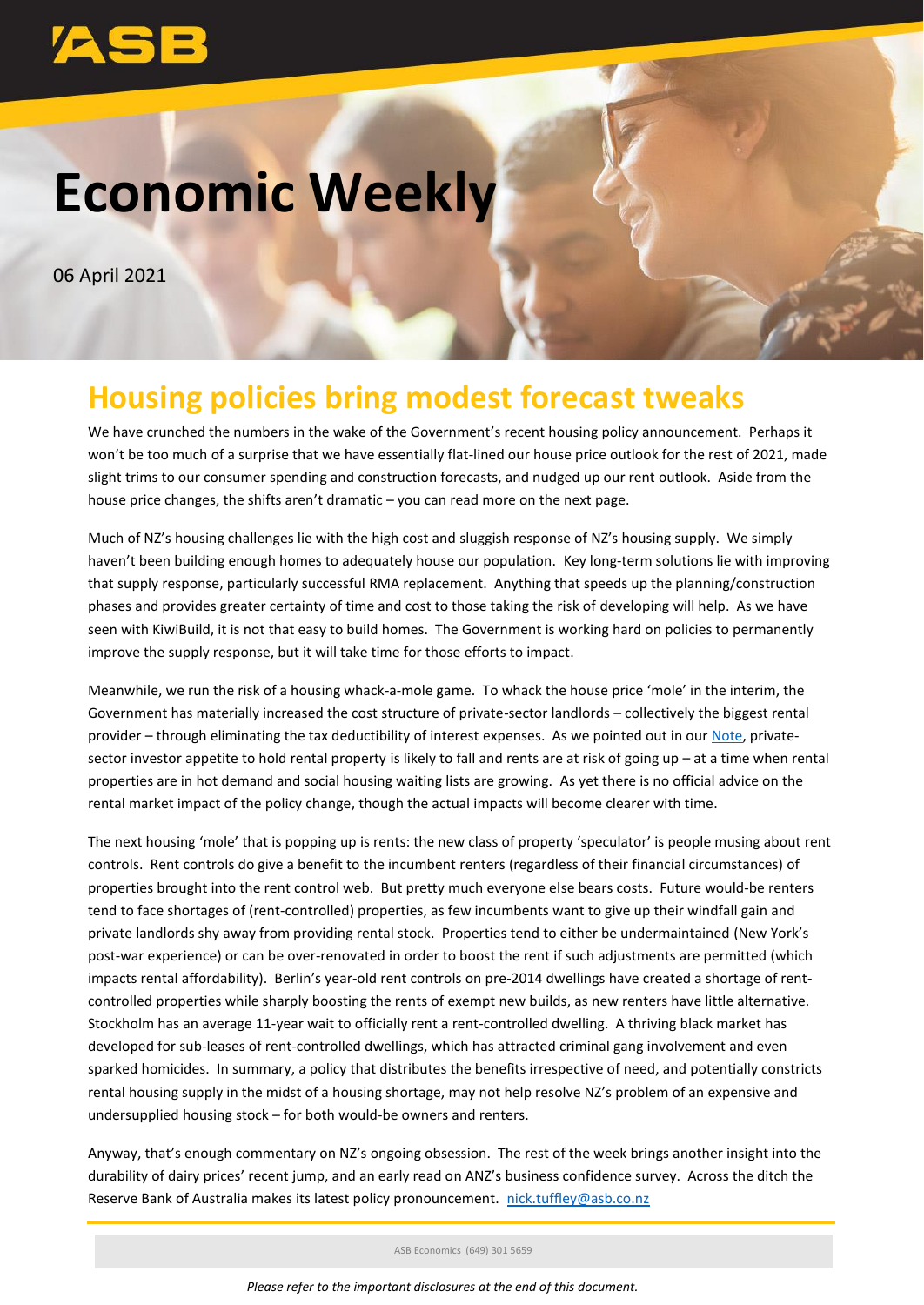### **Our forecast tweaks**

**Where the housing policy rubber hits the road for the economic outlook will mainly come down to:**

- How house prices get affected;
- The flow-on impact on future construction;
- And how house price wealth impacts and shifts in housing completion affect consumer spending.

As our [Note](https://www.asb.co.nz/content/dam/asb/documents/reports/economic-note/housing-policies-mar-2021.pdf) suggested, the price an investor would now be willing to pay to buy a typical property could drop by up around 30% if seeking the pre-existing after-tax cashflow. In reality, rents are likely to bear some of the adjustment and it is also probable that a return to pre-existing cashflows is unlikely. Nevertheless, the price an investor would now be willing to pay for a property will clearly be less. At the lower end of the market, where investors are most active, first-home buyers are now likely to be the group setting the price at the margin. But they will be doing that in a market that remains undersupplied.

For that reason, we expect house prices will still get a degree of support: from this month onwards, we expect house prices will be roughly flat through the middle half of 2021. That would still mean annual growth in 2021 of around 9- 10%, compared to our view of 15% before the housing announcement. Beyond that we see 3-5% annual growth. Essentially, we expect the heat to sharply come out of the housing market over the next six months, rather than the gradual moderation we previously expected. Slight month-on-month price falls may be possible if investor demand changes abruptly over the next couple of months, much as happened last year after the initial lockdown was imposed.

The weak price signal for developers, plus uncertainty over whether/exactly how new builds will be exempt from the loss of interest expense deductibility, will be a drag on construction activity this year. We have pulled back our housing construction forecast by 8% (by the end of 2021). Yet the fundamental issue of needing new construction remains acute. We have also revised up our net migration forecast on the basis that trans-Tasman people movement will soon become freer. Our estimate is that the housing shortage will now be resolved more gradually, reinforcing that lack of supply will continue to give house prices some degree of support.

Since we emerged blinking last year from our bunkers into the post-lockdown sunshine, we have channelled spending into some form of nesting while we contemplated that we could be spending a lot more time in our homes and within NZ. Part of that spending has been driven by those buying their first home, upgrading to a larger home, buying holiday houses (and, yes, more rental properties). The pace of housing turnover and construction influences durable goods spending, as does the feel-good wealth factor of rising house prices. A quicker cooling of these drivers will take the edge of what was already set to be a pretty muted consumer spending outlook.

And what of those rents? These latest changes simply reinforce that rents will continue to go up – just faster now. Property investors on a 33% marginal tax rate will effectively face a 50% increase in the debt servicing costs. It is inevitable that some landlords will attempt to pass some of that cost on. We have factored in an extra 15% in rents through to mid-2025 that will add roughly 0.3 percentage points to annual CPI inflation.

All up, the steam is set to come out of the housing market, but it unlikely to resemble a deflated soufflé given other underlying factors. The housing measures announced are mainly intended to curb housing demand, but with that comes some flow-on effect to broader economic demand.

The risks are that the RBNZ doesn't lift the OCR as early as the August 2022 start date we have pencilled in. But there is a lot of water yet to flow under the bridge, including the potential for the border closure to be pried open a crack before too much longer. Any developments that prompt a greater flow of people into NZ and greater freedom of moment within countries that have continued to resort to restrictions will all bring global economic recovery closer.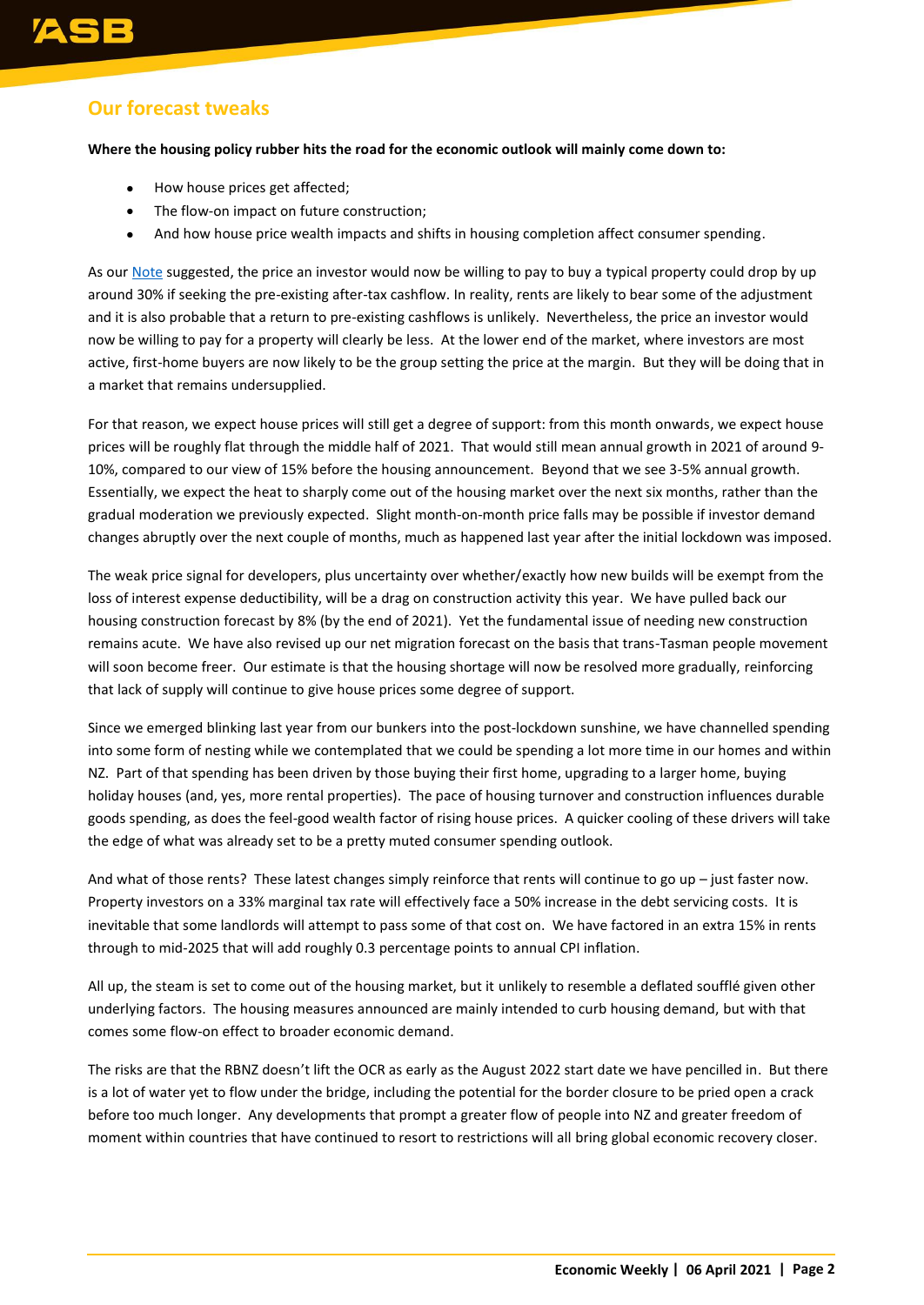#### **Foreign Exchange Market**

| <b>FX Rates</b> | Current* | Week ago | Month ago | Year ago | ST Bias        | Support <sup>^</sup> | Resistance <sup>^</sup> |
|-----------------|----------|----------|-----------|----------|----------------|----------------------|-------------------------|
| NZD/USD         | 0.7058   | 0.7023   | 0.7169    | 0.5873   | <b>FLAT/UP</b> | 0.6940               | 0.7300                  |
| NZD/AUD         | 0.9224   | 0.9178   | 0.9298    | 0.9761   | <b>DOWN</b>    | 0.9120               | 0.9280                  |
| NZD/JPY         | 77.76    | 77.22    | 77.44     | 63.96    | FLAT/UP        | 76.20                | 79.20                   |
| NZD/EUR         | 0.5975   | 0.5970   | 0.5994    | 0.5429   | <b>FLAT</b>    | 0.5890               | 0.6130                  |
| NZD/GBP         | 0.5076   | 0.5098   | 0.5159    | 0.4801   | <b>FLAT</b>    | 0.5040               | 0.5205                  |
| TWI             | 74.5     | 73.9     | 74.7      | 67.78    | FLAT/UP        | N/A                  | N/A                     |

*^ Weekly support and resistance levels \* Current as at 9.30am today; week ago as at Monday 5pm*

#### **NZD Recap and Outlook**

After its losses a fortnight ago, the NZD continued to trade in a lower range last week. While the NZD edged upward slightly against most of its peers over the week, it remained well south of its levels in much of March and changes were relatively muted. The NZD/USD has begun the week pushing just north of 0.7000 again. NZD/USD direction continues to be heavily impacted by the two themes we highlighted last week.

Most obviously, the government's housing policy changes are continuing to play a substantial role in the direction of the NZD. Markets continue to take the view that the government's housing policy changes will somewhat lessen house price inflation, reducing the urgency of any tightening in monetary policy and pushing back the likely timing of the RBNZ's first post-COVID rate hike. We still have August 2022 pencilled in as our prediction for the first move in the OCR, but the risk of a later move is now heightened, signalling reduced interest rate support for the NZD.

Second, recent USD strength remained in force. The trend hasn't just been evident in the NZD/USD, with the AUD/USD, EUR/USD and GBP/USD all finished the month trading in a lower range than at the beginning. The US vaccine rollout is well underway, and economic data out on Friday continued to confirm the US recovery is proceeding at pace, with non-farm payrolls surprising on the upside. While stronger growth prospects would normally be a detriment for a counter-cyclical currency like the USD, the divergence between the growth outlook in the US and the rest of the world is supporting the greenback. The contrast is particularly marked in Europe, where growth forecasts have actually been cut, and controversy over the slow vaccine rollout is escalating.

Still, we emphasise that the broader fundamentals remain supportive of the NZD. Commodity prices remain strong. The *ASB Commodities Index* – an index of commodities weighted by share of NZ's exports – is nudging highs not seen since 2014 in SDR terms. We'll get another clue on the direction of commodity prices after the next GlobalDairyTrade auction, on Wednesday morning. After two very strong auctions, we suspect more easing is on the cards, but prices should remain well supported, limiting any currency impact.

The most pertinent event his week is today's RBA meeting. Our CBA colleagues expect the bank to leave policy settings unchanged and stick to its dovish tone. Fed meeting minutes are also out in the US on Thursday, though they are likely to generate few headlines, merely confirming the recent line that most Fed members expect a short-term uptick in inflation but doubt it will be sustained [Nathaniel.keall@asb.co.nz](mailto:Nathaniel.keall@asb.co.nz)

| ASB foreign exchange forecasts |                                                                                                    | Dec-20 Mar-21 |      | Jun-21 Sep-21 Dec-21: Mar-22: Mar-23 |       |       |      |
|--------------------------------|----------------------------------------------------------------------------------------------------|---------------|------|--------------------------------------|-------|-------|------|
| (end of quarter)               | < <actual< td=""><td>forecast &gt;&gt;</td><td></td><td></td><td></td><td></td><td></td></actual<> | forecast >>   |      |                                      |       |       |      |
| NZD/USD                        | 0.72                                                                                               | 0.72          | 0.73 | 0.74                                 | 0.74: | 0.74: | 0.73 |
| NZD/AUD                        | 0.94                                                                                               | 0.95          | 0.91 | 0.89                                 | 0.91: | 0.94: | 0.95 |
| NZD/JPY                        | 75                                                                                                 | 78            | 80   | 83                                   | 84:   | 85:   | 88   |
| NZD/EUR                        | 0.59                                                                                               | 0.59          | 0.59 | 0.59                                 | 0.58: | 0.57: | 0.54 |
| NZD/GBP                        | 0.53                                                                                               | 0.51          | 0.51 | 0.51                                 | 0.51: | 0.50: | 0.48 |
| NZD/CNY                        | 4.7                                                                                                | 4.6           | 4.7  | 4.7                                  | 4.7:  | 4.7:  | 4.5  |
| <b>NZD TWI</b>                 | 75.1                                                                                               | 75.1          | 75.2 | 75.4                                 | 75.5: | 75.5: | 74.6 |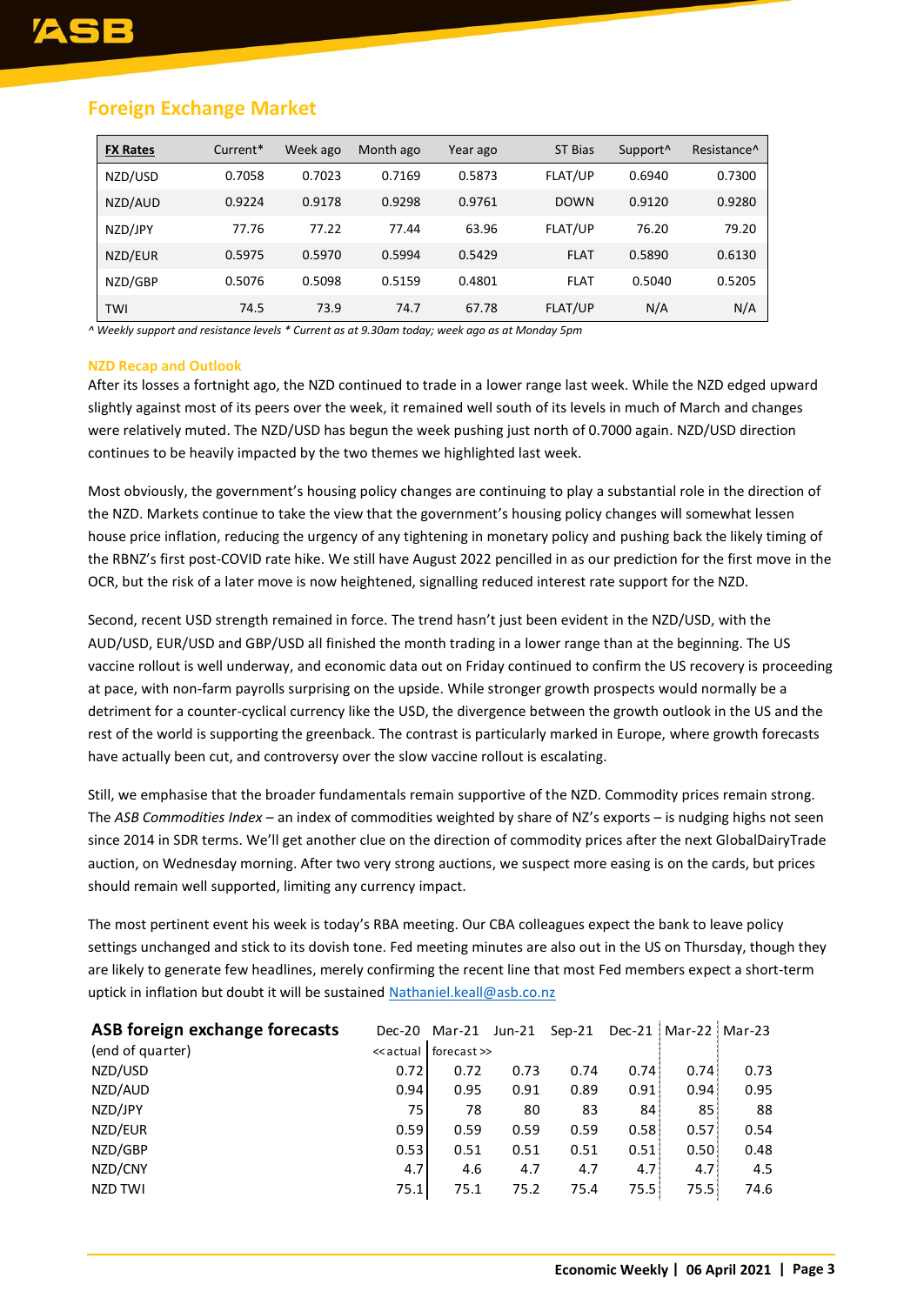#### **Interest Rate Market**

| Wholesale interest rates  | Current | Week ago | Month ago | Year ago | <b>ST Bias</b> | <b>MT Bias</b> |
|---------------------------|---------|----------|-----------|----------|----------------|----------------|
| Cash rate                 | 0.25    | 0.25     | 0.25      | 0.25     | <b>UNCH</b>    | UP.            |
| 90-day bank bill          | 0.34    | 0.35     | 0.32      | 0.47     | <b>UNCH</b>    | UP.            |
| 2-year swap               | 0.44    | 0.47     | 0.56      | 0.48     | <b>UNCH</b>    | UP.            |
| 5-year swap               | 1.10    | 1.10     | 1.27      | 0.60     | <b>UNCH</b>    | UP             |
| 10-year swap              | 1.93    | 1.92     | 2.07      | 0.93     | <b>UNCH</b>    | UP.            |
| 10-year govt bond yield   | 1.82    | 1.76     | 1.93      | 1.03     | <b>UNCH</b>    | UP.            |
| Curve Slope (2s10s swaps) | 1.49    | 1.45     | 1.51      | 0.45     | <b>UNCH</b>    | <b>DOWN</b>    |

*\* Current as at 9.30am today; week ago as at Monday 5pm. Key UNCH = Broadly unchanged*

#### **Market Recap**

Local and global yields have remained volatile over the past week. Higher short-term and broadly unchanged longerterm US and Australian yields contrasted with continued curve steepening of NZ yields. There was little market reaction to local data, with the move in local yields responding to the March 23 announcement on housing by the NZ Government. During last week longer-term local and global yields had pushed higher on improving economic optimism, given the strong pace of vaccine rollouts in the US and UK and on the USD2.25tr infrastructure package proposed by President Biden. US economic data (US non-farm payrolls (+916k) and the manufacturing ISM (64.7) topped market expectations and helped push the S&P500 to fresh record highs. US 10-year Treasury yields touched 14-month highs (1.77%) last week but fell to 1.70% at the start of this week, with markets more confident that strong momentum could be maintained without economic overheating. NZ longer-term yields held onto gains from last week, despite \$430m of RBNZ purchases.

#### **Near-term interest rate outlook**

We expect continued volatility in local rates market, with our near-term bias for a mild retracement in longer-term local yields given the moves offshore. The move up in longer-term yields have been massive - up around 80bps since the start of the year for US, Australian and NZ 10-year yields – and a period of consolidation may be looming as markets assess whether the moves have been justified. The low NZ bond issuance profile by NZDM this week (\$300m) has remained comfortably below the \$430m weekly LSAP programme, and should dampen bond yields at the margin.

The direction of interest rates over the next few months will depend on how quickly economic life can return to pre-COVID-19 norms. Today's announcement by PM Ardern on the timetable for a trans-Tasman bubble will have a bearing on how quickly short-term yields will move up. However, we expect the tone from central banks – including the RBA (today) and the RBNZ (next Wednesday) – to be one in which they will justify the need for ultra-low interest rates. We expect that RBA Governor Lowe will reaffirm the RBA will not hike the cash rate until 2024 at the earliest, with the RBA to continue to pin the 3-year 0.1% target to the April 2024 bond. We expect little market reaction from the FOMC meeting minutes or Chinese inflation data this week.

#### **Medium-term outlook**

We expect the RBNZ to continue to trim LSAP programme and to halt purchases altogether from 2022, prior to raising the OCR from August 2022 - with risks of a slightly later start to RBNZ tightening. The OCR is expected to reach 1.25% in March 2024, slightly below neutral levels. Our bias is for shorter-term yields to edge up over the next few years and for the yield curve to flatten, with longer-term NZ yields to peak at historically-low levels. [mark.smith4@asb.co.nz](mailto:mark.smith4@asb.co.nz)

| ASB interest rate forecasts | Dec-20                                                                                    | Mar-21   | Jun-21 |      |       | Sep-21 Dec-21: Mar-22: Mar-23 |      |
|-----------------------------|-------------------------------------------------------------------------------------------|----------|--------|------|-------|-------------------------------|------|
| (end of quarter)            | < <actual< td=""><td>forecast</td><td></td><td></td><td></td><td></td><td></td></actual<> | forecast |        |      |       |                               |      |
| NZ OCR                      | 0.25                                                                                      | 0.25     | 0.25   | 0.25 | 0.25: | 0.25:                         | 0.75 |
| NZ 90-day bank bill         | 0.27                                                                                      | 0.30     | 0.30   | 0.30 | 0.30: | 0.35:                         | 0.90 |
| NZ 2-year swap rate         | 0.28                                                                                      | 0.40     | 0.50   | 0.60 | 0.70: | 0.80:                         | 1.20 |
| NZ 5-year swap rate         | 0.54                                                                                      | 1.00     | 1.10   | 1.20 | 1.30: | 1.40:                         | 1.80 |
| NZ 10-year swap rate        | 0.98                                                                                      | 1.80     | 1.85   | 1.90 | 1.95: | 2.00:                         | 2.20 |
| NZ 10-year Bond             | 0.99                                                                                      | 1.65     | 1.70   | 1.75 | 1.80: | 1.85:                         | 2.05 |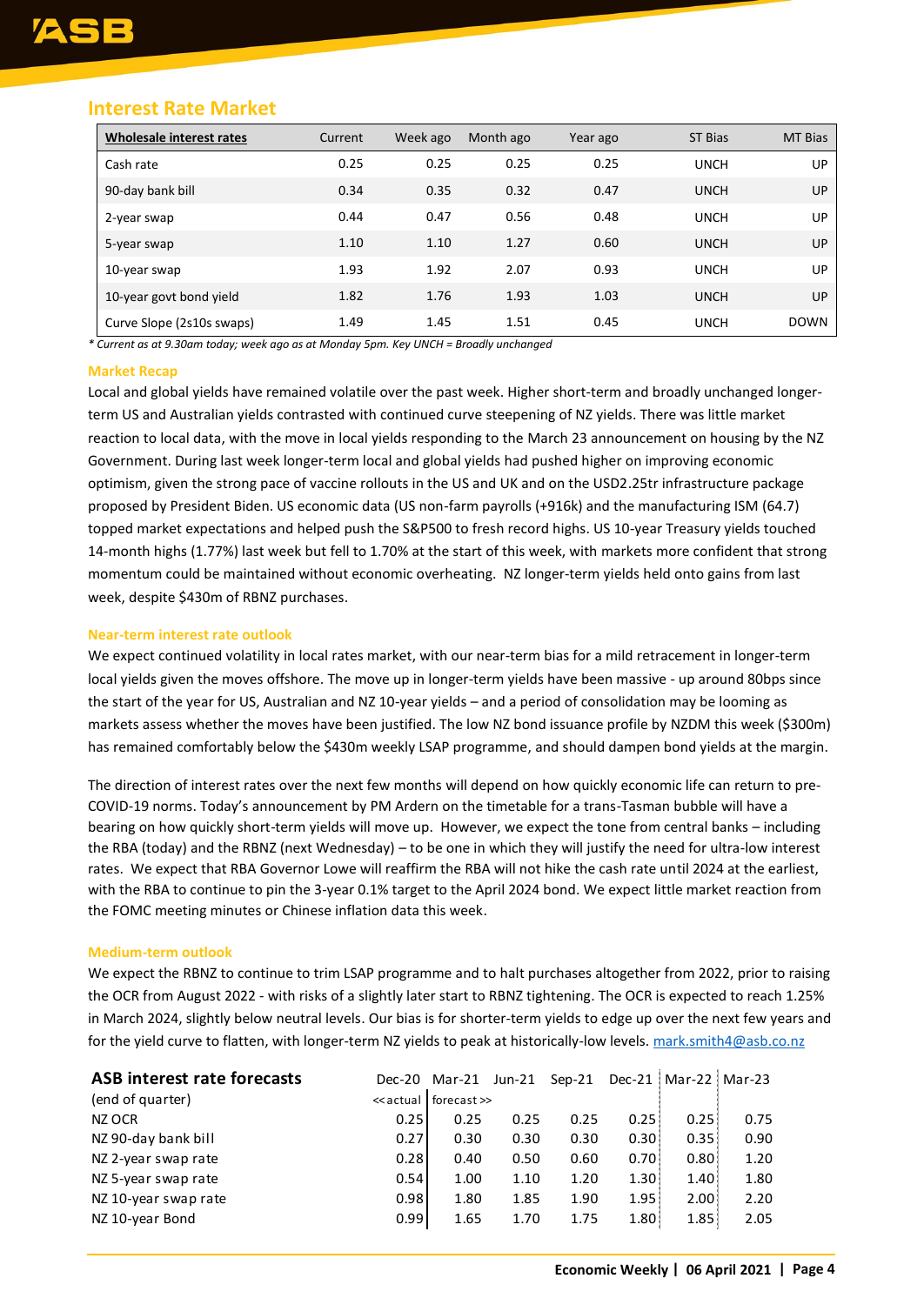#### **Major International Events for the week ahead**

| Data                                  | Date  | Time      | <b>ASB</b> |
|---------------------------------------|-------|-----------|------------|
|                                       |       | (NZT)     |            |
| RBA Interest Rate Announcement        | 06/04 | $4:30$ pm |            |
| US Federal Reserve Meeting Minutes    | 08/04 | $9:00$ pm |            |
| <b>RBA Financial Stability Review</b> | 09/04 | $4:30$ pm |            |
| China CPI, March, %yoy                | 09/04 | $4:30$ pm | 0.4        |

*\* Forecasts and commentary originally published by CBA Global Markets Research Thursday 1 April at 5:25 pm*

**There were extensive communications from the Reserve Bank of Australia (RBA) in March pushing back against the idea of any premature policy tightening**. The RBA made it clear it does not think economic conditions will warrant a lift in the cash rate until 2024 at the earliest. The RBA believes wages growth will need to be at least 3% before actual inflation will sustainably return to the 2-3% target and this will require a material tightening in the labour market. They may be wrong of course and wages and inflation pressures may lift before they anticipate. The labour market did tighten after the March Board meeting with the unemployment rate falling from 6.3% to 5.8% in February. Uncertainty around the end of JobKeeper and the lockdown in Brisbane will be enough for the RBA to maintain its dovish position. The other piece of detail worth watching this month will be any further commentary about the 3-year yield target. The RBA will need to decide in coming months if it will continue to target the April 2024 bond or switch to the November 2024 bond. We expect the RBA to keep the target pegged to the April 2024 bond.

**Australia's semi-annual Financial Stability Review will be released Friday**. The RBA is expected to outline its view of Australia's financial system and the risks associated with this. The most attention will likely be on the household sector and the view on recent lifts in new lending for housing and prospects for macro-prudential measures. At this stage we think these are unlikely to be implemented this year as the stock of housing credit is lifting only modestly.

We expect **China's CPI** rebounded to 0.4%yoy after contracting for the previous two months. Nevertheless, base effects will keep inflation muted on an annual basis because of the surge in prices (particularly food prices) in early 2020. We expect PPI inflation increased to 3.3%yoy in March. Fading base effects, the global roll-out of vaccines, large savings buffers and US fiscal stimulus are expected to underpin PPI inflation over the coming few months.

The **US Federal Reserve's meeting minutes** are unlikely to unveil any new information. Nevertheless, market participants will no doubt pay close attention to the Committee's discussions around the inflation outlook. We expect the minutes to confirm that policy makers expect a short-term rise in inflation, but that sustained inflation increases remain some way off.